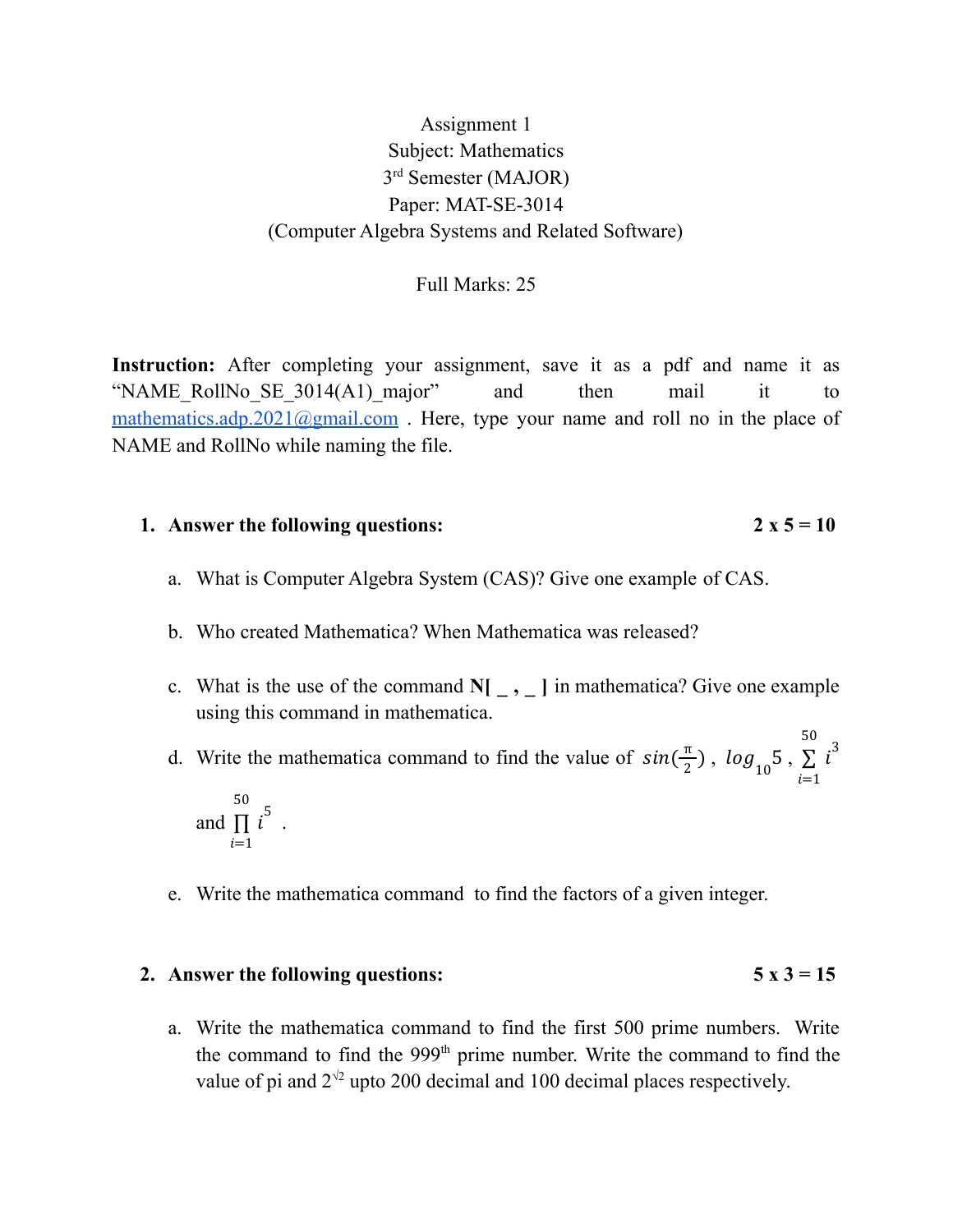- b. Write mathematica command to find the value of  $sin(60)$ ,  $cos(90)$ ,  $tan(45)$  $\int_{\alpha}$  cos<sup>-1</sup>(0.001), sin<sup>-1</sup>(1) and cosec<sup>-1</sup>(-0.001). Write mathematica command to solve 489  $\div$  (989  $\times$  786 + 4) and  $\sqrt{\sqrt[4]{\sqrt{4}} + \sqrt[4]{26}}$ .
- c. Write the mathematica command to find the prime factors of 5061276073984. Also, write the command to factorize  $(x^{99}-1)$  and  $(x^{9973}-1)$ . Define the function  $f(x) = x^{26} + x^4 + 4x + 26$  in mathematica and then find the value of f(4) and f(26).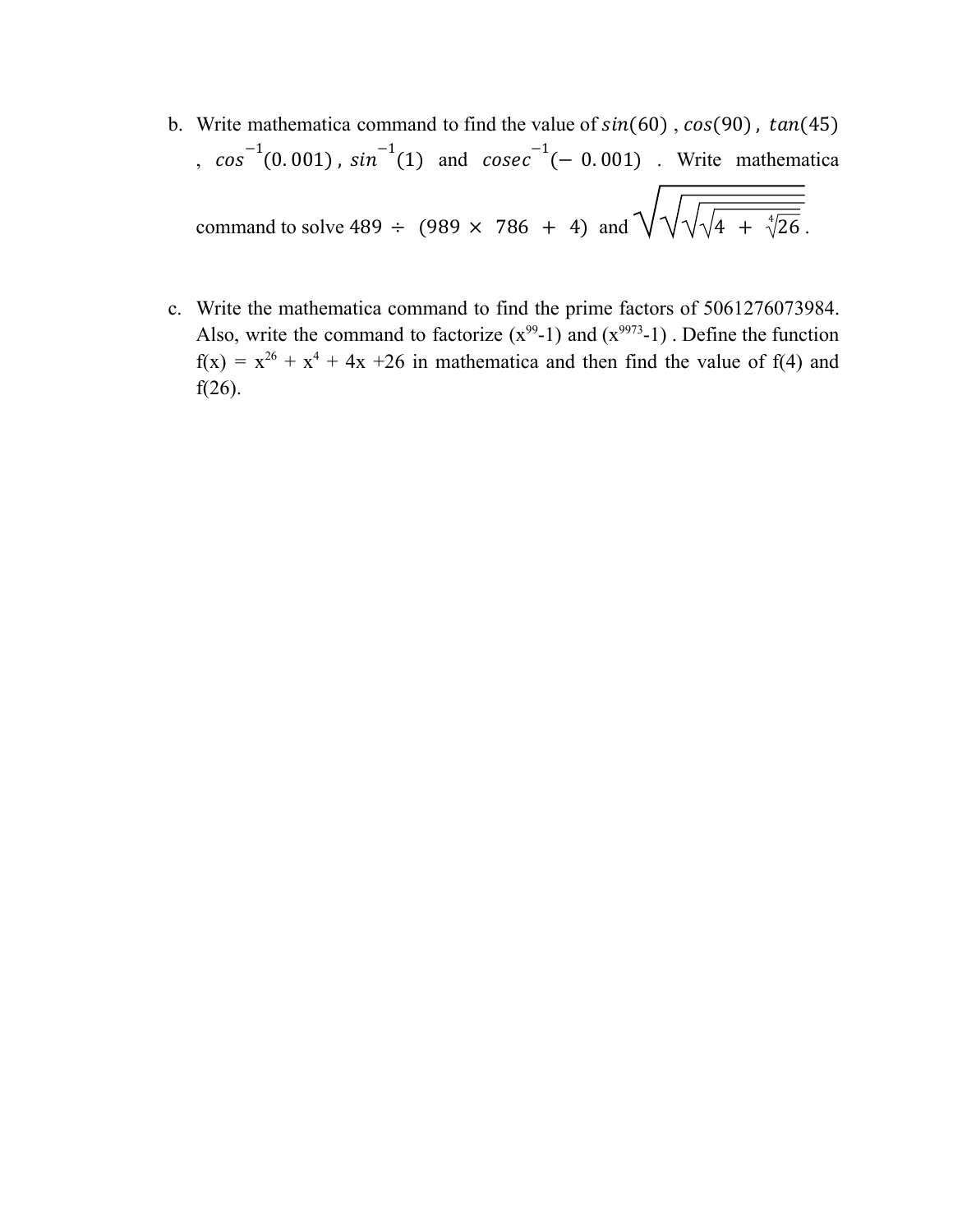# Assignment 2 Subject: Mathematics 3<sup>rd</sup> Semester (MAJOR) Paper: MAT-SE-3014 (Computer Algebra Systems and Related Software)

## Full Marks: 25

Instruction: After completing your assignment, save it as a pdf and name it as "NAME\_RollNo\_SE\_3014(A2)\_major" and then mail it to [mathematics.adp.2021@gmail.com](mailto:mathematics.adp.2021@gmail.com). Here, type your name and roll no in the place of NAME and RollNo while naming the file.

## **1. Answer** the following questions:  $2 \times 5 = 10$

- a. What is the use of **?f** in mathematica? Give an example to support your answer.
- b. What is the use of the mathematica command **Clear[ ]** and **Plot[ ]** ?
- c. Find the value of *e* upto 100 decimal places. Also, write the command used to find the decimal values.
- d. Write four in-built mathematica commands. Also, use those commands to give examples.
- e. Write the first 20 Natural numbers in a list using mathematica command. Then, write the first 20 positive even numbers in a list using mathematica command.

#### **2. Answer** the following questions:  $5 \times 3 = 15$

a. Write mathematica command to plot the graphs of  $sin(x)$ ,  $cos(x)$  and  $tan(x)$ in the interval [0,20] separately. Also write a mathematica command to plot the above graphs in the same plane in the interval [-10,10].